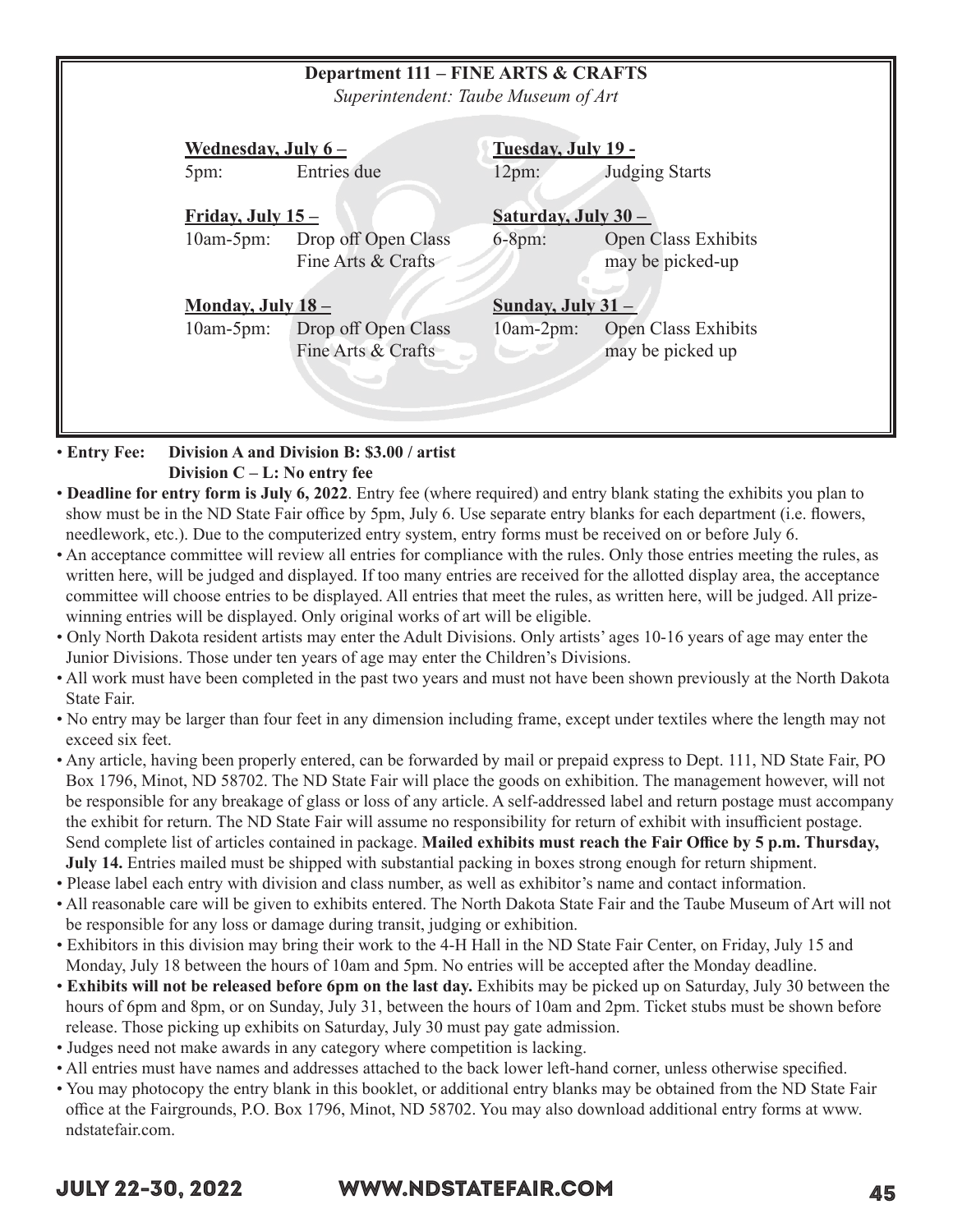- **Professional:** refers to those whose work is produced primarily for the purpose of selling; or who have a diploma, certificate, degree or three or more years of art school training; or teach in their art media.
- **Amateur:** refers to those who do not derive income directly from art. The amateur generally does his art for the pleasure involved and has had little or no art training.
- **People's Choice:** There will be a box for folks to vote for their favorite Fine Art entry in classes A-C. The announcement of the "People's Choice" will be Saturday afternoon. Ten dollars cash prize will be awarded to the winning entry.
- **Best of Division:** One Best of Division Rosette will be awarded in each division of this department. (See each division for amount of award.)
- **Best of Show:** Only (1) Best of Show Award will be given in Fine Arts and Crafts Department. This will be designated by a Purple Rosette Ribbon and a \$35.00 Award

*Cash awards will be mailed September 2022.*

#### *Special Rules:*

- 1. Oils must be framed, dry and ready to hang. Use ONLY screw eyes and wire
- 2. Watercolors, prints, and drawings must be matted, backed with cardboard or foam core, covered with acetate or shrink wrap and ready for hanging. It is not recommended that glass be used, is at owner's risk. Pieces must have proper and sturdy hanging system. (Ex. Attach wire to back tabs. Use strapping tape to secure tabs.)
- 3. Sculptures of excessively fragile type or enormous size will not be accepted.
- 4. Ceramics, pottery, mosaics: no plaster objects will be accepted.
- 5. Only original works are eligible (no commercial molds or designs).
- 6. Textiles: No kits will be accepted. Hand-woven or loomed, original batik, block printed and/or hand decorated will be accepted. Each item must be labeled for identification. Art-tex or Tri-Chem will not be accepted.
- 7. Crafts no plastic model kits will be accepted.

# **ADULT DIVISIONS: Fine Arts**

## **Division A - Original Work**

- **Entry fee \$3.00 per artist.** No person may enter more than one article under the same class number.
- All work exhibited must not have been exhibited previously at the North Dakota State Fair.
- All work entered under Original Work cannot be a kit or replica, etc., of someone else's work or work done in an instructional setting.

#### **Best of Division Award: Rosette and \$13.00 cash Premiums: \$27.00 • \$17.00 • \$8.00 • HM – Ribbon**

#### **CLASS**

- 1. Paintings: Traditional or representational. Includes oils, acrylics, transparent and opaque water colors, done with a brush or painting knife.
- 2. Paintings: Non-representational. Includes same media as Class 1.
- 3. Portraits: Include any media or same media as Class 1.
- 4. Paintings: North Dakota subjects or scene. Includes same media as Class 1.
- 5. Drawings: pencil, ink, pastels (anything done with a drawing medium)
- 6. Prints: etching, silk screen, linoleum, wood block (any printmaking medium).
- 7. China Painting: Includes freehand; no stencils or patterns.



## **Division B - Original Work**

- **Entry fee \$3.00 per artist.** No person may enter more than one article under the same class number.
- All work exhibited must not have been exhibited previously at the North Dakota State Fair.
- All work entered under Original Work cannot be a kit or replica, etc., of someone else's work or work done in an instructional setting.

#### **Best of Division Award: Rosette and \$13.00 cash Premiums: \$27.00 • \$17.00 • \$8.00 • HM – Ribbon**

#### **CLASS**

- 1. Sculpture: Any media (includes assemblage and collage)
- 2. Pottery, Mosaics: Includes clay or earthenware. No molds or kits allowed.
- 3. Textiles: Hand-weaving, macramé, batik, creative, stitchery, beading. Length limited to 6 ft.
- 4. Ethnic or Heritage Painting: Any media.
- 5. Computer Art

#### **Division C - Amateur Class**

- Open to amateurs who do not teach or sell their works.
- No entry fee.
- No person may enter more than one article under the same class number.
- All work exhibited must not have been exhibited previously at the North Dakota State Fair.

#### **Best of Division Award: Rosette and \$4.50 cash Premiums: \$4.50 • \$3.50 • \$2.50 • HM – Ribbon**

#### **CLASS**

- 1. Paintings: Traditional or representational, includes oils, acrylics,
- transparent & opaque water colors, done with a brush or painting knife. 2. Paintings: Abstract or non-objective or non-representational, Includes
- same media as Class 13.
- 3. Portraits: Include any media or same media as Class 13.
- 4. Paintings: North Dakota subjects or scene. Same media as Class 13.
- 5. Drawings: pencil, ink, pastels (anything done with a drawing medium)
- 6. Prints: etching, silk screen, linoleum, wood block (any printmaking medium).
- 7. Scratch Board
- 8. Mixed Media

# 46 WWW.NDSTATEFAIR.COM JULY 22-30, 2022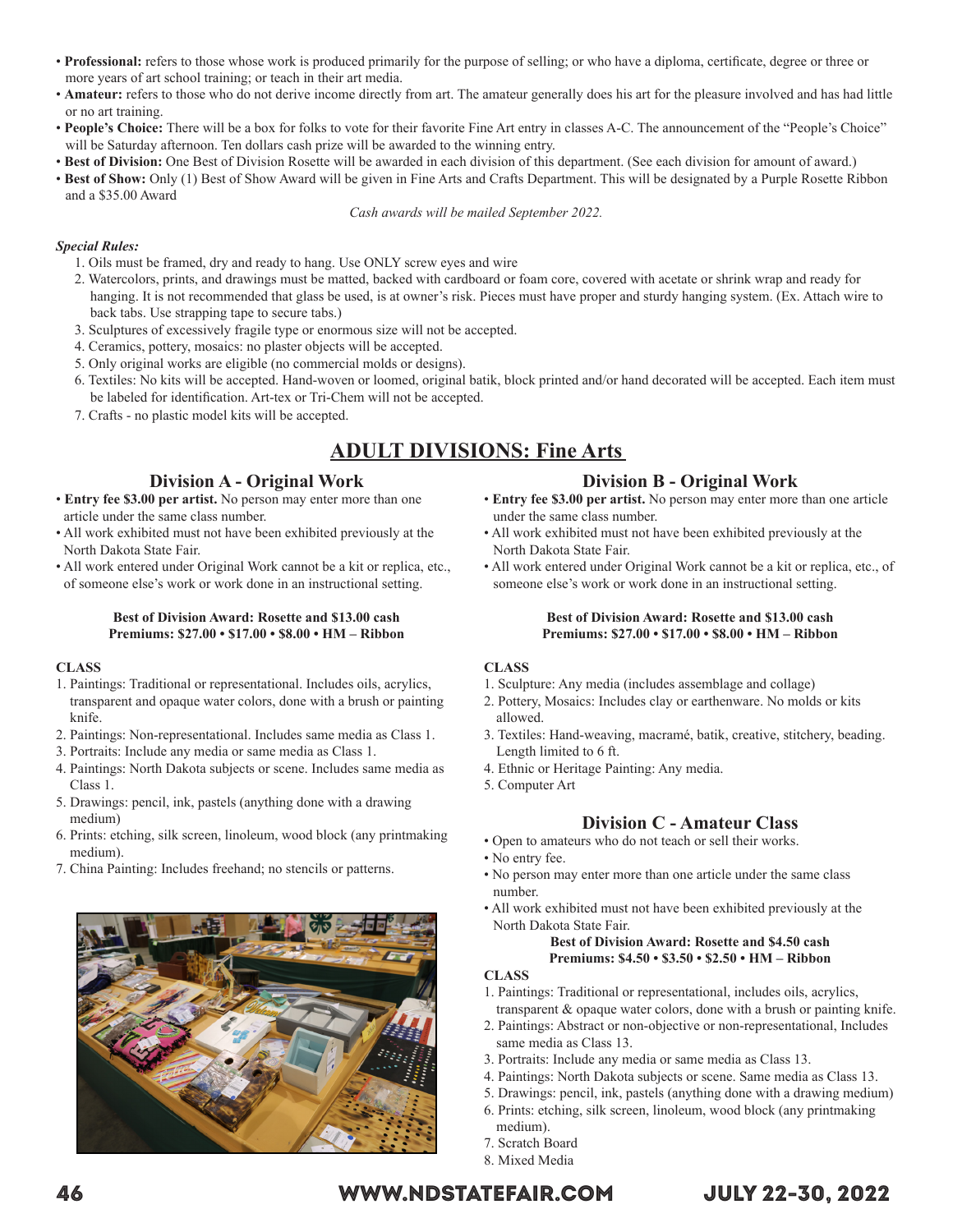## **Division D – Woodworks**

• No entry fee.

• No person may enter more than one article under the same class number except as collections or displays.

• All work exhibited must not have been exhibited previously at the North Dakota State Fair.

#### **Best of Division Award: Rosette and \$4.50 cash Premiums: \$5.50 • \$4.50 • \$3.00 • HM – Ribbon**

#### **CLASS**

- 1. Wood Carving/Sculpture
- 2. Wood Turning
- 3. Wood Construction
- 4. Wood Toys
- 5. Any other

### **Division E – Taxidermy**

- No entry fee.
- No person may enter more than one article under the same class number except as collections or displays.
- All work exhibited must not have been exhibited previously at the North Dakota State Fair.

#### **Best of Division Award: Rosette and \$4.50 cash Premiums: \$8.00 • \$6.00 • \$4.50 • HM – Ribbon**

#### **CLASS**

| 1. Bird $-$ Large   | 5. Small Animal |
|---------------------|-----------------|
| 2. Bird – Small     | 6. Large Animal |
| $3.$ Fish $-$ Large | 7. Game Heads   |
| $4.$ Fish $-$ Small | 8. Any Other    |

# **Division F - Adult Crafts**

- No entry fee.
- No person may enter more than one article under the same class number.
- All work exhibited must not have been exhibited previously at the North Dakota State Fair.

#### **Best of Division Award: Rosette and \$4.50 cash Premiums: \$4.50 • \$3.50 • \$2.50 • HM – Ribbon**

#### **CLASS**

- 1. Homemade/Crafted Dolls
- 2. Ceramics (form molds) Glazed
- 3. Ceramics Chalks
- 4. Ceramics Dry Brushing
- 5. Ceramics Any Other
- 6. Ethnic Crafts
- 7. Artificial Flowers/Dried Flowers
- 8. Carved or Tooled Leather
- 9. Centerpieces
- 10. Buttons (Anything done with buttons)
- 11. Recycled or Original Craft Items
- 12. Stain Glass/Glass Etching/Gallery Glass/Mosaic Glass
- 13. Stationary/Card Design/Calligraphy
- 14. Wall Hangings
- 15. Stitchery
- 16. Wood Crafts/Wood Toys
- 17. Soft Sculpture (not dolls)
- 18. Holiday Crafts
- 19. Jewelry
- 20. Basketry
- 21. Paper Sculpture/Paper Making/Paper Mache 22. Models (architecture, other objects) - no kits
- 

# **Division G - Collectible Dolls/Doll Related**

- No entry fee.
- Each person limited to one entry per class

#### **Best of Division Award: Rosette and \$4.50 cash Premiums: \$4.50 • \$3.50 • \$2.50**

### **Collectible Dolls**

- **CLASS**
	- 1. Antique Pre 1940 4. Ethnic Any<br>2. Old 1940 to 1970 5. Miniature 8 5. Miniature – 8" or smaller<br>6. Handcrafted – Any 3. Modern  $-1971$  to Present

# **Division H – Barn Quilts**

A barn quilt is a basic quilt pattern painted on a piece of wood, large enough and bright enough to be seen from a distance. They are often inspired by fabric quilt patterns and are generally one block of the pattern.

- Entries cannot exceed 3' X 3', but must be a minimum of 16" X 20"
- Exhibitor may enter one item per class

#### **Premiums: \$15.00 • \$10.00 • \$5.00**

#### **CLASS**

- 1. Barn Quilt on wood
- 2. Barn Quilt on canvas



# **JUNIOR DIVISIONS - Fine Arts**

*This division is open to anyone ages 10 to 16 years. Please state age on entry blank.*

# **Division I - Junior Art**

- No entry fee.
- Each artist limited to four entries in this division, but only one entry per class.
- Be sure and follow special rule #2 concerning mounting.

#### **Best of Division Award: Rosette and \$4.50 cash Premiums: \$15.00 • \$10.00 • \$5.00 • HM – Ribbon**

### **CLASS**

- 1. Painting all brush media
- 2. Prints etching, silk screen, linoleum, wood block (any printmaking medium)
- 3. Drawings lead or graphite pencils, black ink, charcoal
- 4. Drawings colored (pencil, markers, pastels, ink)
- 5. Pottery, Mosaics (clay, earthenware) No molds
- 6. Computer Art
- 7. Scratch Board
- 8. Mixed Media

# JULY 22-30, 2022 WWW.NDSTATEFAIR.COM 47